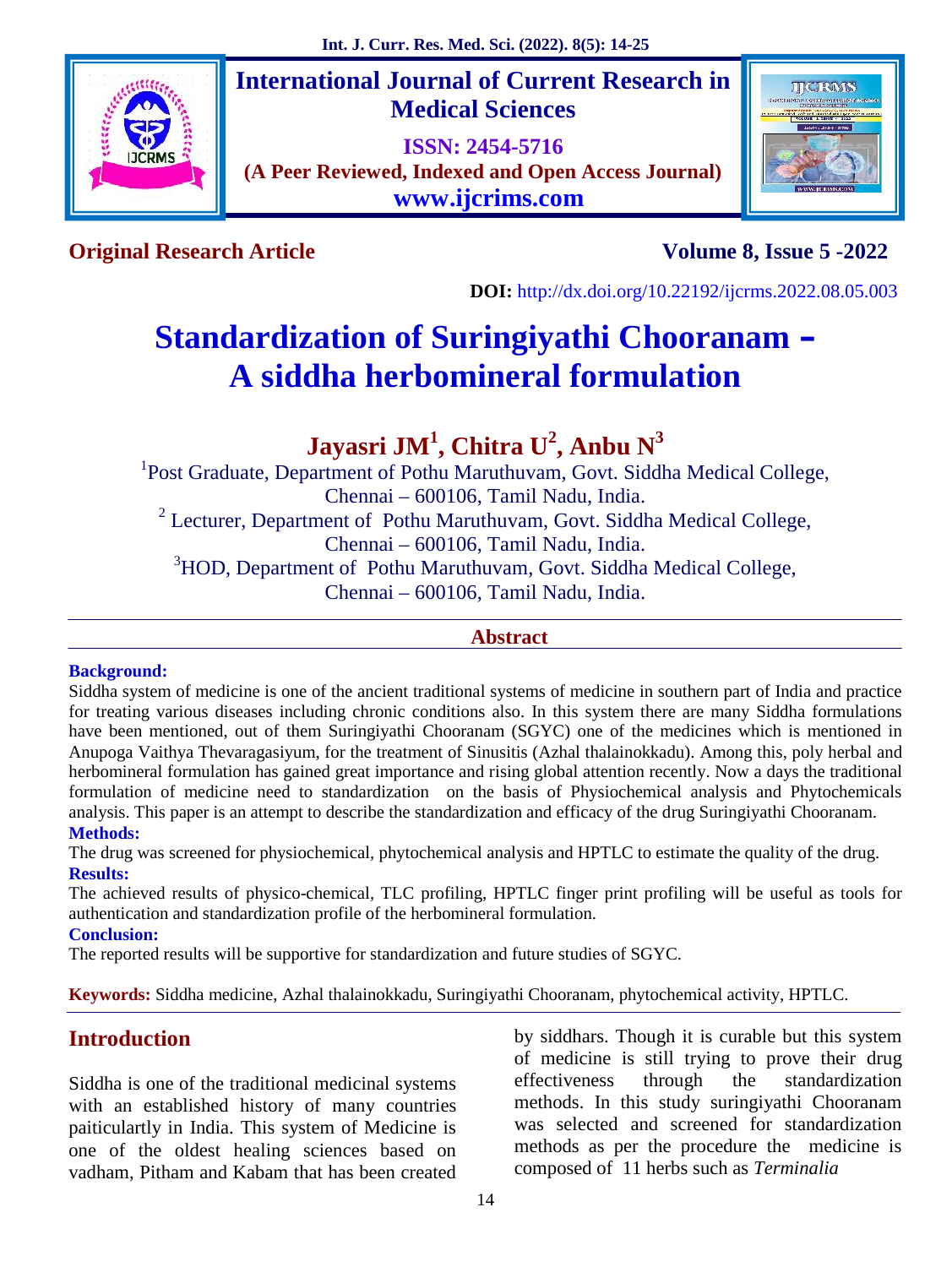*chebula* (Flower & Fruit)*,* Z*ingiber officinale, Piper longum, Piper nigrum, Terminalia bellerica, Phyllanthus embilica, Solanum surattense, Clerodendrum viscosum, Costus speciosus, Nardostachys jadamasi,* and one mineral drug that is *Sodium chloride impura*(Induppu), these drug possess the anti inflammatory ,anti microbial ,analgesic and antioxidant property. It is effective against in the treatment of sinusitis (Azhal thalinokkadu).It is the inflammation of the sinuses, which are air filled cavities in the skull. It can be acute or chronic. Types of sinuses are maxillary, frontal, ethmoid and sphenoid. Etiology of sinusitis can arise from both infectious and non infectious. Infectious etiologies included viral, bacterial and fungal. Noninfectious etiologies are allergic rhinitis (with either mucosal or polyp obstruction), barotraumas (deep sea diving or air travel), exposure of chemical irritants. Common symptoms of sinusitis include nasal congestion, nasal discharge (thick, purulent or discolored nasal discharge, facial pain or pressure (particularly at supra and infra orbital region) with associated referred pain to the ears and teeth, headache, cough, sneezing, fever, fatigue, nausea, hyposmia or anosmia, halitosis.

# **Materials and Methods**

# **2.1Selection of drug:**

The drug Suringiyathi Chooranam was collected from the classical Siddha literature.

### **2.2 Collection and authentication of the drug:**

The raw materials included in the formulation are *Terminalia chebula* (Flower & Fruit)*,* Z*ingiber officinale, Piper longum, Piper nigrum, Terminalia bellerica, Phyllanthus embilica, Solanum surattense, Clerodendrum viscosum, Costus speciosus, Nardostachys jadamasi, Sodium chloride impura* (Induppu) were procured from the country drug shop at Chennai , Tamilnadu. They were identified and authenticated by the Botanist, Govt. Siddha medical college, Arumbakkam,Chennai-106.

# **2.3Purification of drug:**

The purification of drugs was done by procedures mentioned in Siddha literature. This Suringiyathi Chooranam is herbomineral medicine .the aim of this study was carried out to standardized the drug Suringiyathi Chooranam by evaluating physiochemical properties.

# **2.4 Preparation of the drug:**

Kadukai poo , Chukku , Thippili , Milagu , Kadukaai , Thaandrikai , Nellivatral , Kandangathriver, Kanduparangi, Kostam, Sadamanjil, Indhuppu are taken in the equal quantity and made in to fine powder. The powder were stored in the clean air tight container.

#### **Physio– chemical analysis**

#### **Fig 1: Physio– chemical analysis**

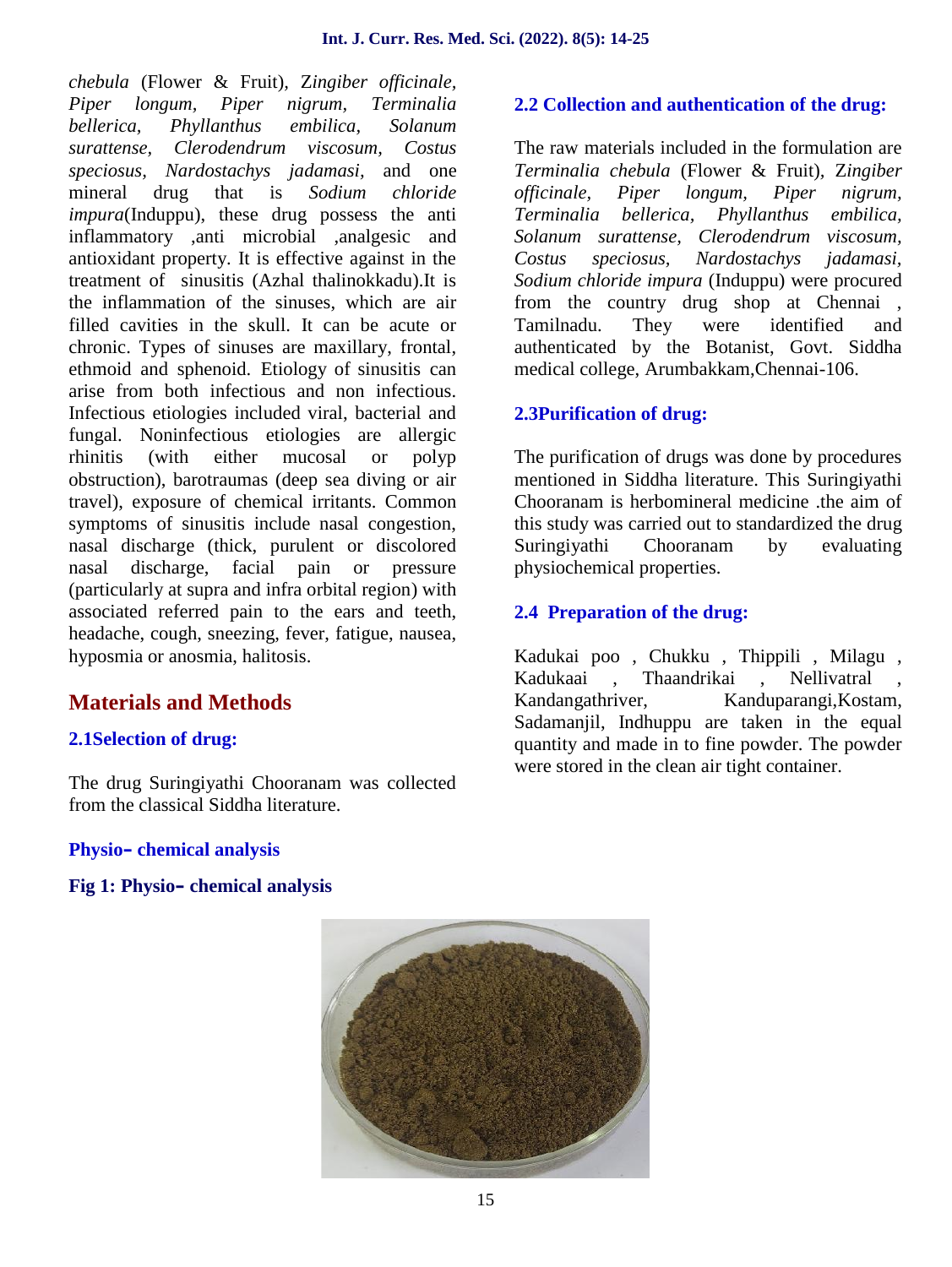#### **Table 1: Physio– chemical analysis**

| <b>State</b>         | Solid            |
|----------------------|------------------|
| Nature               | Fine             |
| Odour                | Characteristic   |
| Touch                | Soft             |
| <b>Flow Property</b> | Non Free flowing |
| Appearance           | <b>Brownish</b>  |

#### **Table 2: Solubility Profile**

| S.No | <b>Solvent Used</b>  | <b>Solubility / Dispersibility</b> |
|------|----------------------|------------------------------------|
|      | <b>Chloroform</b>    | Insoluble                          |
|      | <b>Ethanol</b>       | Soluble                            |
| 3    | Water                | Soluble                            |
|      | <b>Ethyl</b> acetate | Insoluble                          |
|      | <b>DMSO</b>          | Soluble                            |

#### **Percentage Loss on Drying**

Test drug was accurately weighed in evaporating dish. The sample was dried at  $105^{\circ}$ C for 5 hours and then weighed.

#### **Determination of Total Ash**

Test drug was accurately weighed in silica dish and incinerated at the furnace a temperature 400 ºC until it turns white in color which indicates absence of carbon. Percentage of total ash will be calculated with reference to the weight of air dried drug.

#### **Determination of Acid Insoluble Ash**

The ash obtained by total ash test will be boiled with 25 ml of dilute hydrochloric acid for 6mins. Then the insoluble matter is collected in crucible and will be washed with hot water and ignited to constant weight. Percentage of acid insoluble ash will be calculated with reference to the weight of air-dried ash.

#### **Determination of Alcohol Soluble Extractive**

Test sample was macerated with 100 ml of Alcohol in a closed flask for twenty-four hours, shaking frequently during six hours and allowing it to stand for eighteen hours. Filter rapidly, taking precautions against loss of solvent, evaporate 25 ml of the filtrate to dryness in a tared flat bottomed shallow dish, and dry at 105ºC, to constant weight and weigh. Calculate the percentage of alcohol-soluble extractive with reference to the air-dried drug.

#### **Determination of Water Soluble Extractive**

Test sample was macerated with 100 ml of chloroform water in a closed flask for twenty-four hours, shaking frequently during six hours and allowing it to stand and for eighteen hours. Filter rapidly, taking precautions against loss of solvent, evaporate 25 ml of the filtrate to dryness in a tared flat bottomed shallow dish, and dry at 105ºC, to constant weight and weigh. Calculate the percentage of water-soluble extractive with reference to the air-dried drug.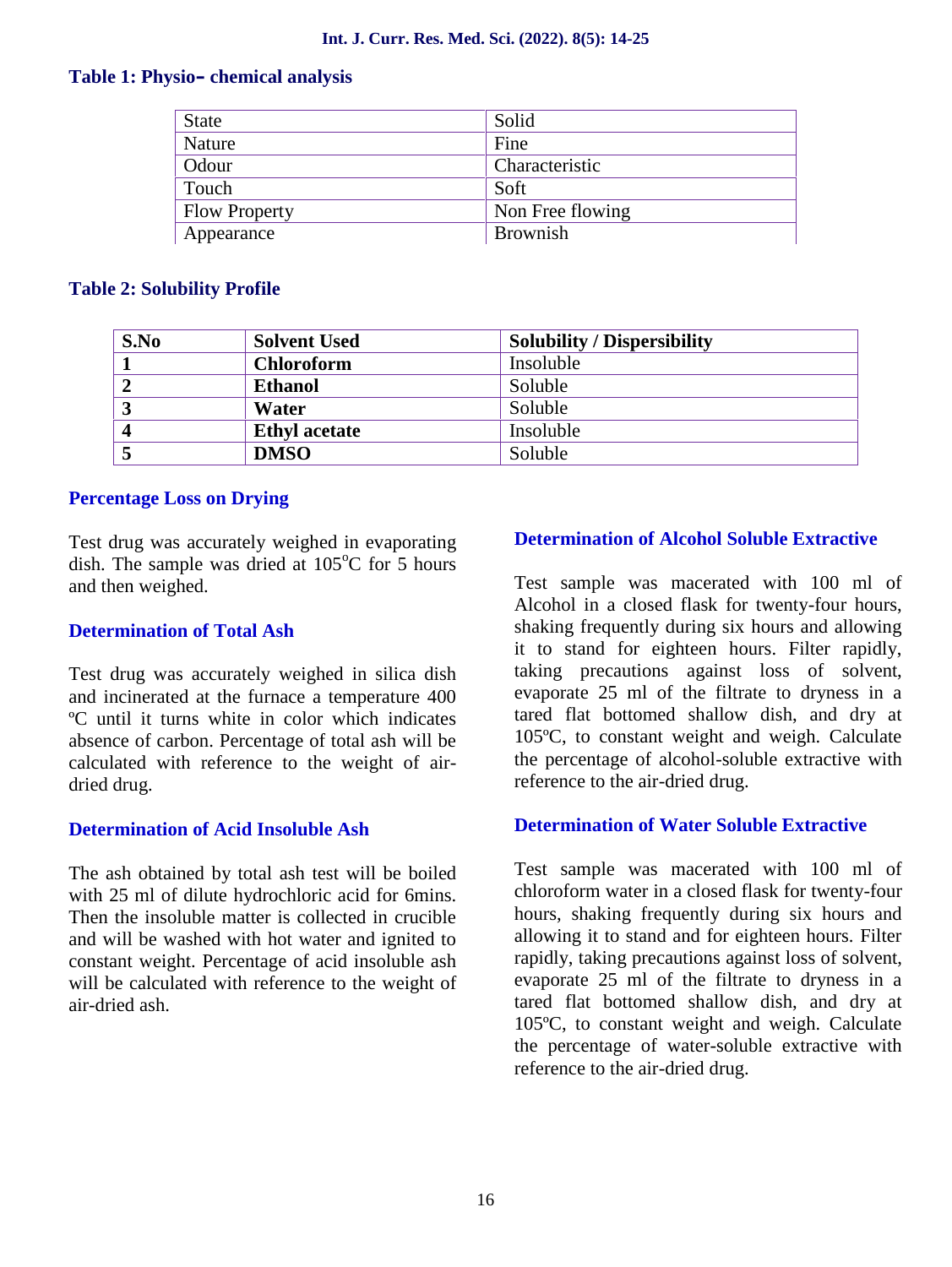| S.No | <b>Parameter</b>                              | Mean $(n=3)$ SD       |
|------|-----------------------------------------------|-----------------------|
|      | <i>Loss on Drying at 105</i> $\mathcal{C}(%)$ | $6.833 \pm 0.4933$    |
|      | Total Ash $(\%)$                              | $14.07 \pm 1.365$     |
|      | Acid insoluble Ash (%)                        | $0.01833 \pm 0.01185$ |
|      | Water soluble Extractive $(\%)$               | $18.73 \pm 2.608$     |
|      | <b>Alcohol Soluble Extractive (%)</b>         | $6.367 \pm 0.9504$    |

#### **Table 3: Final Test report of Physio– chemical analysis**

#### **Phytochemical Analysis**

#### **Test for alkaloids:**

Mayer's Test: To the test sample, 2ml of mayer's reagent was added, a dull white precipitate revealed the presence of alkaloids.

#### **Test for coumarins:**

To the test sample, 1 ml of 10% sodium hydroxide was added. The presence of coumarins is indicated by the formation of yellow color.

#### **Test for saponins:**

To the test sample, 5 ml of water was added and the tube was shaken vigorously. Copious lather formation indicates the presence of Saponins.

#### **Test for tannins:**

To the test sample, ferric chloride was added, formation of a dark blue or greenish black color showed the presence of tannins.

#### **Test for glycosides- Borntrager's Test**

Test drug is hydrolysed with concentrated hydrochloric acid for 2 hours on a water bath, filtered and the hydrolysate is subjected to the following tests. To 2 ml of filtered hydrolysate, 3 ml of choloroform is added and shaken, choloroform layer is separated and 10% ammomia solution is added to it. Pink colour indicates presence of glycosides.

#### **Test for flavonoids:**

To the test sample about 5 ml of dilute ammonia solution were been added followed by addition of few drops of conc. Sulfuric acid. Appearance of yellow color indicates the presence of Flavonoids.

#### **Test for phenols:**

**Lead acetate test:** To the test sample; 3 ml of 10% lead acetate solution was added. A bulky white precipitate indicated the presence of phenolic compounds.

#### **Test for steroids:**

To the test sample, 2ml of chloroform was added with few drops of conc. Sulphuric acid (3ml), and shaken well. The upper layer in the test tube was turns into red and sulphuric acid layer showed yellow with green fluorescence. It showed the presence of steroids.

#### **Triterpenoids**

Liebermann–Burchard test: To the chloroform solution, few drops of acetic anhydride was added then mixed well. 1 ml concentrated sulphuric acid was added from the sides of the test tube, appearance of red ring indicates the presence of triterpenoids.

#### **Test for Cyanins**

#### **A. Aanthocyanin:**

To the test sample, 1 ml of 2N sodium hydroxide was added and heated for 5 min at  $100^{\circ}$ C. Formation of bluish green colour indicates the presence of anthocyanin.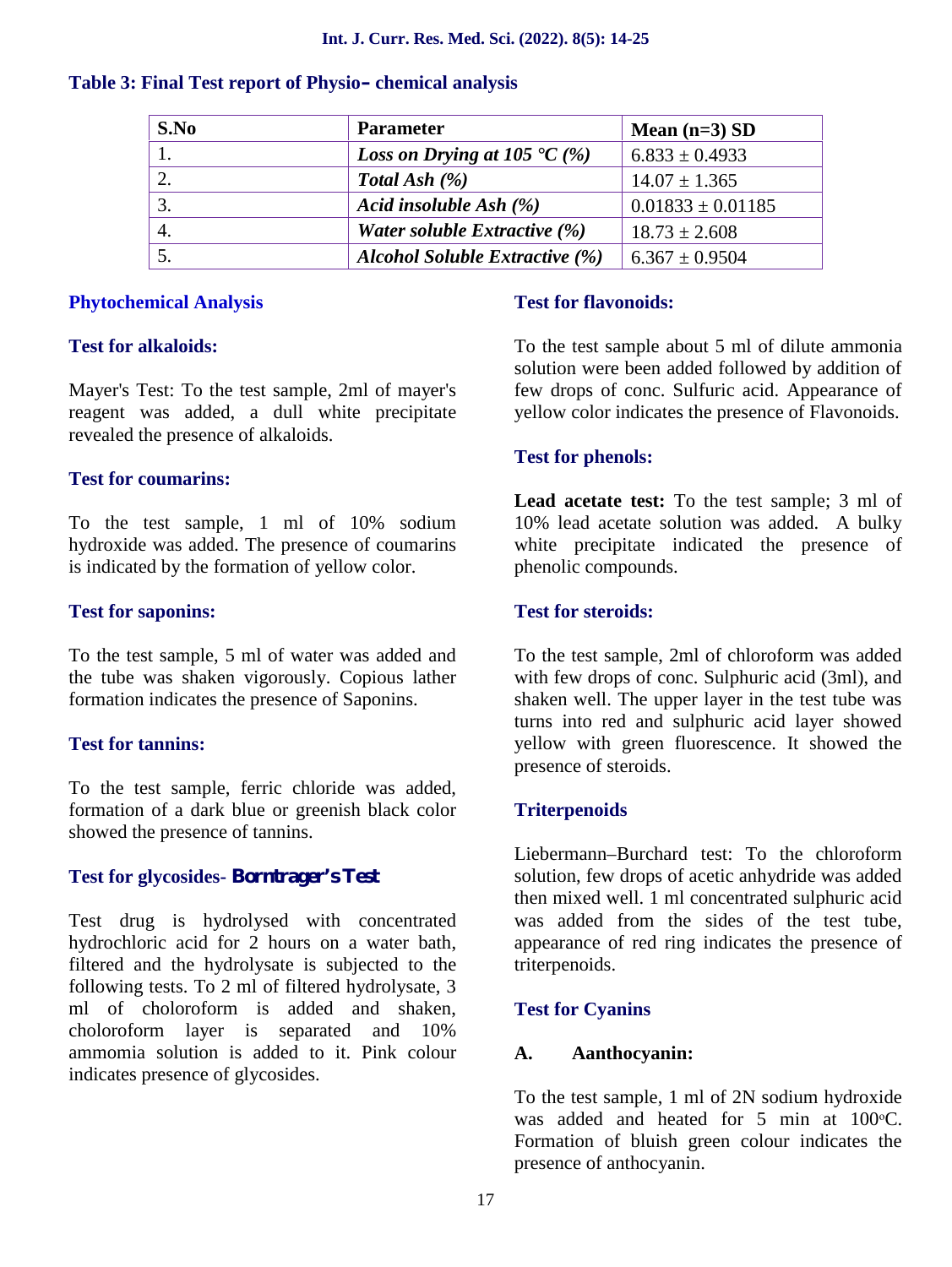#### **Test for Carbohydrates - Benedict's test**

#### **Proteins (Biuret Test)**

To the test sample about 0.5 ml of Benedic's reagent is added. The mixture is heated on a boiling water bath for 2 minutes. A characteristic coloured precipitate indicates the presence of sugar.

To extracts 1% solution of copper sulphate was added followed by 5% solution of sodium hydroxide, formation of violet purple colour indicates the presence of proteins.

# **Results**

#### **Fig 2: Qualitative Phytochemical Investigation**



Table 4:Phytochemical Analytical Report

| <b>Test</b>          | <b>Observation</b> |
|----------------------|--------------------|
|                      |                    |
| <b>ALKALOIDS</b>     | $\pm$              |
| <b>FLAVANOIDS</b>    | $^{+}$             |
| <b>GLYCOSIDES</b>    | $^{+}$             |
| <b>STEROIDS</b>      |                    |
| <b>TRITERPENOIDS</b> | $^{+}$             |
| <b>COUMARIN</b>      | $\pm$              |
| <b>PHENOL</b>        | $\pm$              |
| <b>TANIN</b>         | $\pm$              |
| <b>PROTEIN</b>       |                    |
| <b>SAPONINS</b>      | $^{+}$             |
| <b>SUGAR</b>         | $\pm$              |
| <b>ANTHOCYANIN</b>   |                    |
| <b>BETACYANIN</b>    |                    |
|                      |                    |

 $(+)$   $-$  Indicates Positive and  $(-)$   $-$  Indicates Negative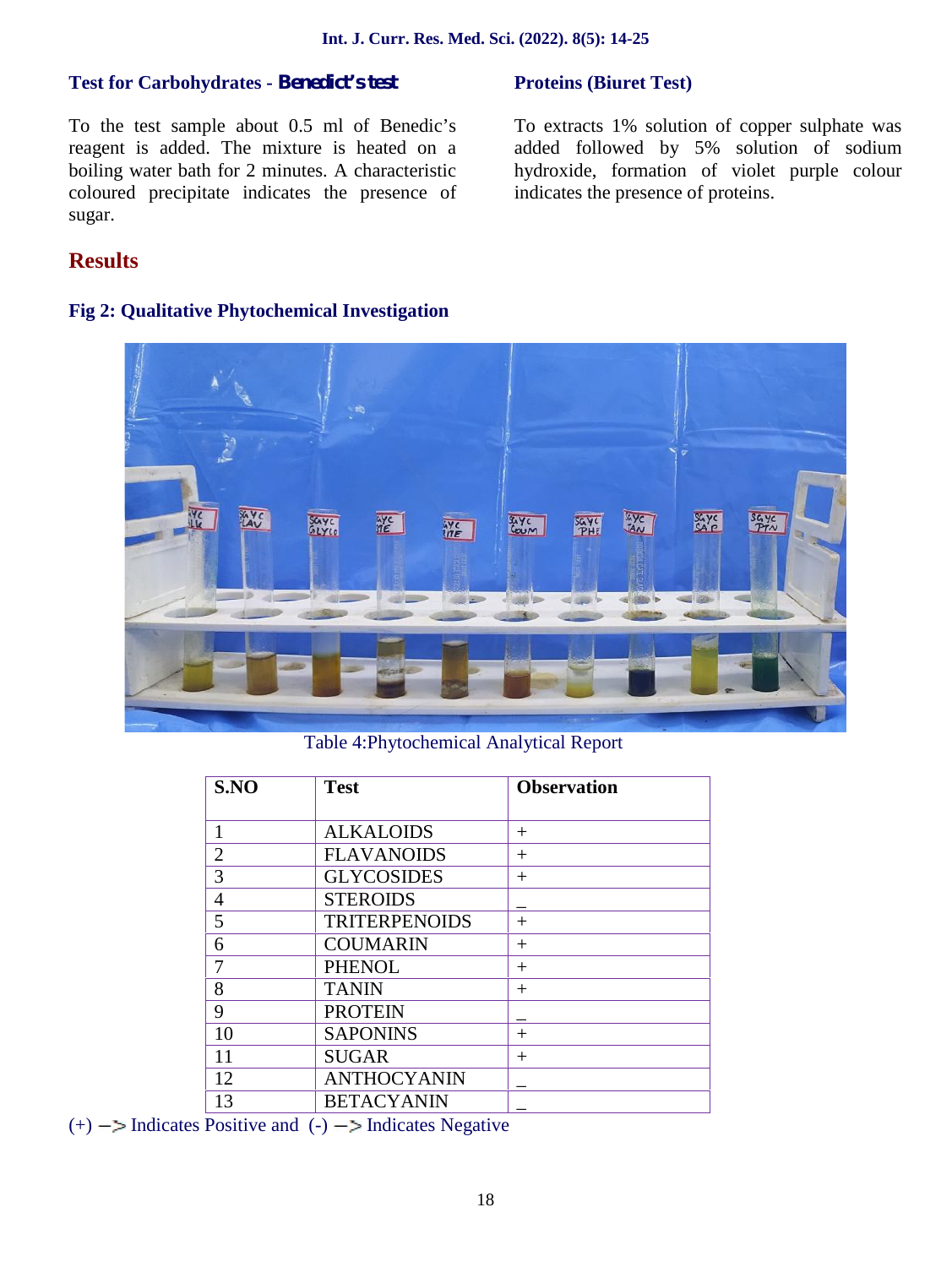#### **TLC Analysis**

Test sample was subjected to thin layer chromatography (TLC) as per conventional one dimensional ascending method using silica gel 60F254, 7X6 cm (Merck) were cut with ordinary household scissors. Plate markings were made with soft pencil. Micro pipette were used to spot the sample for TLC applied sample volume 10 micro liter by using pipette at distance of 1 cm at 5 tracks. In the twin trough chamber with the specified solvent system After the run plates are dried and was observed using visible light Short wave UV light 254nm and light long-wave UV light 365 nm.

#### **High Performance Thin Layer Chromatography Analysis**

HPTLC method is a modern sophisticated and automated separation technique derived from TLC. Pre-coated HPTLC graded plates and auto sampler was used to achieve precision, sensitive, significant separation both qualitatively and quantitatively. High performance thin layer chromatography (HPTLC) is a valuable quality assessment tool for the evaluation of botanical

#### **Fig 3:TLC Visualization of SGYC at 366 nm Fig 4:** 3D – Chromatogram

materials efficiently and cost effectively. HPTLC method offers high degree of selectivity, sensitivity and rapidity combined with single-step sample preparation. Thus this method can be conveniently adopted for routine quality control analysis. It provides chromatographic fingerprint of phytochemicals which is suitable for confirming the identity and purity of phytotherapeutics.

#### **Chromatogram Development**

It was carried out in CAMAG Twin Trough chambers. Sample elution was carried out according to the adsorption capability of the component to be analyzed. After elution, plates were taken out of the chamber and dried.

#### **Scanning**

Plates were scanned under UV at 366nm. The data obtained from scanning were brought into integration through CAMAG software. Chromatographic finger print was developed for the detection of phytoconstituents present in each sample and their respective Rf values were tabulated.



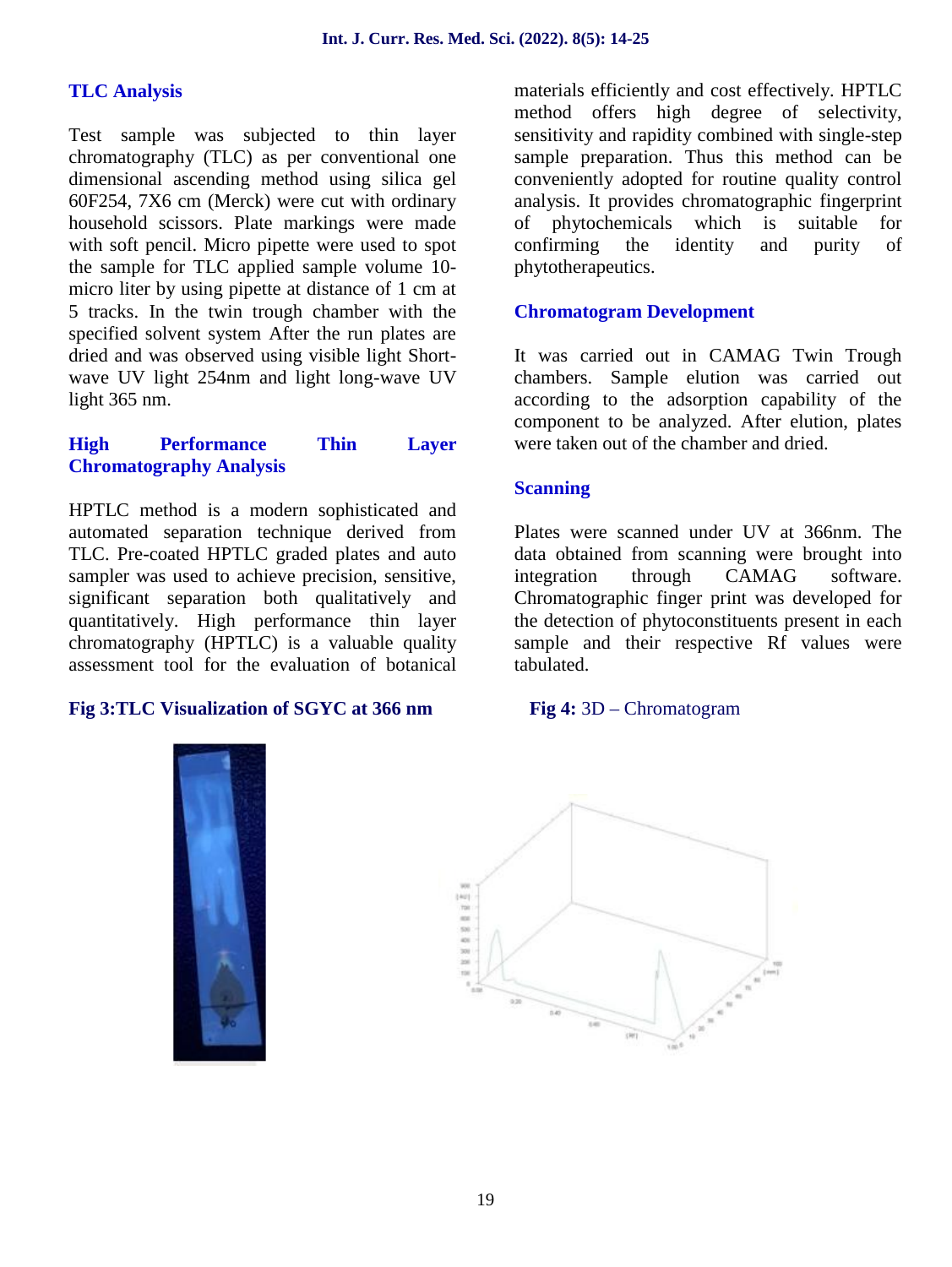#### **Fig 5:** HPTLC finger printing of Sample SGYC



#### Table 5: HPTLC Peak table

| Peak           | Start<br>Rf | Start<br>Height | Max<br>Rf | Max<br>Height | Max<br>$\%$ | End<br>Rf | End<br>Height | Area    | Area<br>$\frac{9}{6}$ |
|----------------|-------------|-----------------|-----------|---------------|-------------|-----------|---------------|---------|-----------------------|
| $\mathfrak{q}$ | 0.01        | 156.5           | 0.05      | 437.4         | 37.90       | 0.08      | 2.2           | 11826.7 | 28.35                 |
| $\overline{2}$ | 0.09        | 0.0             | 0.13      | 33.7          | 2.92        | 0.15      | 1.1           | 449.9   | 1.08                  |
| 3m             | 0.85        | 0.0             | 0.88      | 683.0         | 59.18       | 1.00      | 0.0           | 29434.5 | 70.57                 |

#### **REPORT:**

HPTLC finger printing analysis of the sample reveals the presence of three prominent peaks corresponds to presence of three versatile phytocomponents present with in it. Rf value of the peaks ranges from 0.01 to 0.85 .

#### **Methodology for heavy metals analysis**

Atomic Absorption Spectrometry (AAS) is a very common and reliable technique for detecting metals and metalloids in environmental samples. The total heavy metal content of the sample was performed by Atomic Absorption Spectrometry (AAS) Model AA 240 Series. In order to

determination the heavy metals such as mercury, arsenic, lead and cadmium concentrations in the test item.

#### **Sample Digestion:**

Test sample was digested with 1mol/L HCl for determination of arsenic and mercury. Similarly, for the determination of lead and cadmium the sample were digested with 1mol/L of HNO3

#### **Standard reparation**

As & Hg- 100 ppm sample in 1mol/L HCl  $Cd & Pb-100$  ppm sample in  $1 \text{mol/L HNO3}$ 

| Name of the Heavy Metal | Absorption Max max | <b>Result Analysis</b> | <b>Maximum Limit</b> |
|-------------------------|--------------------|------------------------|----------------------|
| Lead                    | 217.0 nm           | 5.21 PPM               | $ 10$ ppm            |
| Arsenic                 | 193.7 nm           | $0.72$ PPM             | $\beta$ ppm          |
| Cadmium                 | 228.8 nm           | <b>BDL</b>             | $0.3$ ppm            |
| Mercury                 | 253.7 nm           | 0.34 PPM               | 1 ppm                |

#### **Table 6: Heavy metals analysis**

#### **BDL- Below Detection Limit**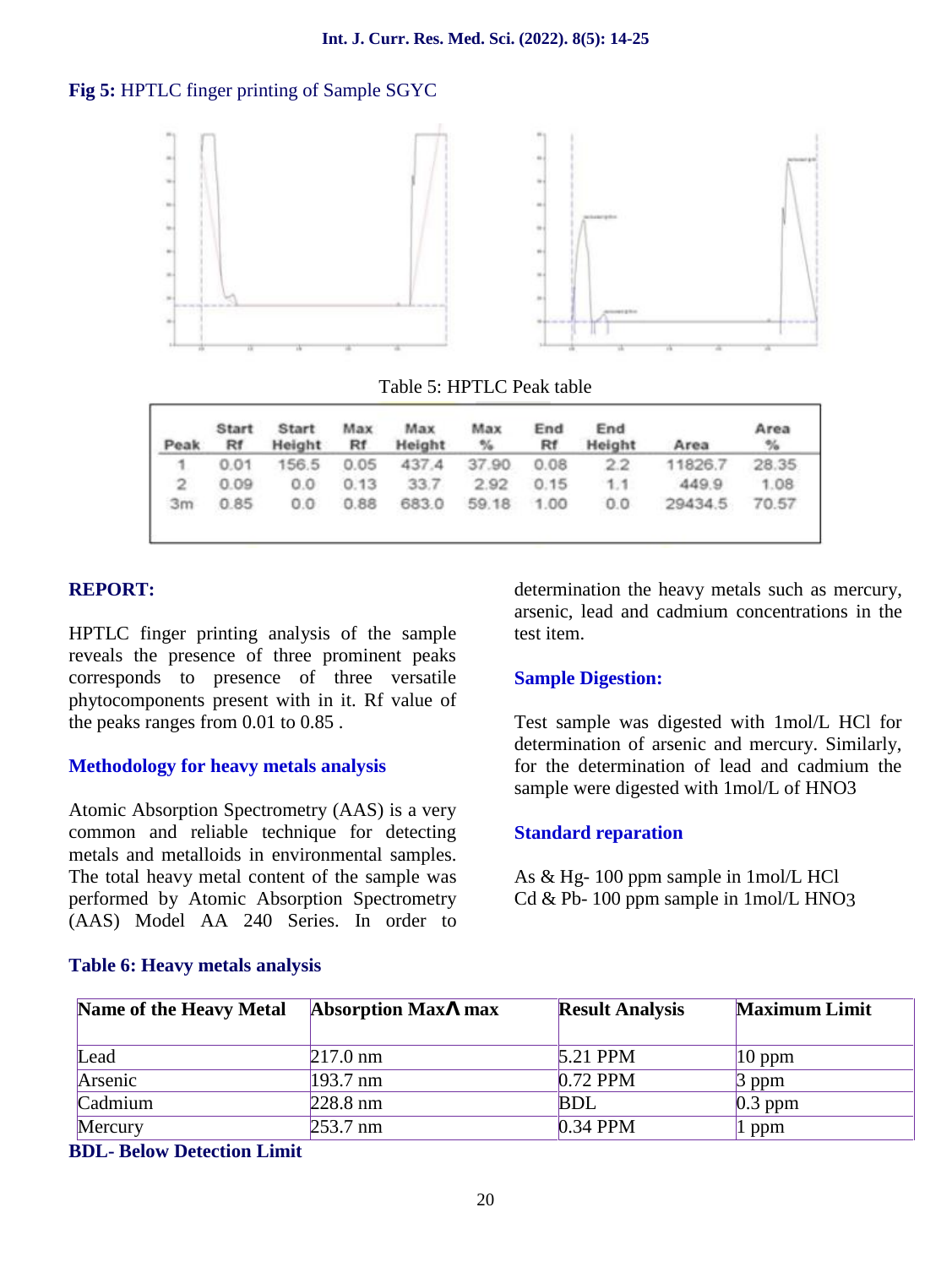#### **Report and Inference**

 Results of the present investigation have clearly shows that the sample has no traces of heavy metals Cadmium, whereas the sample shows the presence of Lead at 5.21 ppm, Arsenic at 0.72 ppm and Mercury at 0.34 ppm.

#### **Methodology for pesticide:**

Test sample were extracted with 100 ml of acetone and followed by homogenization for brief period. Further filtration was allowed and subsequent addition of acetone to the test mixture. Heating of test sample was performed using a rotary evaporator at a temperature not exceeding 40ºC until the solvent has almost completely evaporated. To the residue add a few milliliters of toluene and heat again until the acetone is completely removed. Resultant residue will be dissolved using toluene and filtered through membrane filter.

#### **Results:**

The results showed that there were no traces of pesticides residues such as Organo chlorine, Organo phosphorus, Organo carbamates and pyrethroids in the sample provided for analysis.

#### **Methodology of aflatoxin:**

Standard aflatoxin was applied on to the surface to pre coated TLC plate in the volume of 2.5 µL,  $5\mu$ L,  $7.5\mu$ L and 10  $\mu$ L. Similarly, the test sample was placed and Allow the spots to dry and develop the chromatogram in an unsaturated chamber containing a solvent system consisting of a mixture of chloroform, acetone and isopropyl alcohol (85: 10: 5) until the solvent front has moved not less than 15 cm from the origin. Remove the plate from the developing chamber, mark the solvent from and allow the plate to air dry.Locate the spots on the plate by examination under UV light at 365 nm.

#### **Aflatoxin sample KMM AYUSH specifications limit**

B1 Not Detected-Absent 0.5ppm B2 Not Detected-Absent 0.1ppm G1 Not Detected-Absent 0.5ppm G2 Not Detected-Absent 0.1ppm

#### **Result:**

The results shown that there were no spots were being identified in the test sample loaded on TLC plates when compare to the standard which indicates that the sample were free from Aflatoxin B1, AflatoxinB2, Aflatoxin G1, Aflatoxin G2.

#### **Test Report**

#### **Test for Specific Pathogen**

#### **Methodology**

Test sample was directly inoculated in to the specific pathogen medium (EMB, DCC, Mannitol, Cetrimide) by pour plate method. The plates were incubated at  $37^{\circ}$ C for 24 - 72h for observation. Presence of specific pathogen identified by their characteristic color with respect to pattern of colony formation in each differential media.

#### **Table 7:Detail of Specific Medium and their abbreviation**

| Organism               | Abbreviation | <b>Medium</b>      |
|------------------------|--------------|--------------------|
| E-coli                 | EC           | <b>EMB</b> Agar    |
| <b>Salmonella</b>      | <b>SA</b>    | Deoxycholate agar  |
| Staphylococcus aureus  | <b>ST</b>    | Mannitol salt agar |
| Pseudomonas aeruginosa | <b>PS</b>    | Cetrimide Agar     |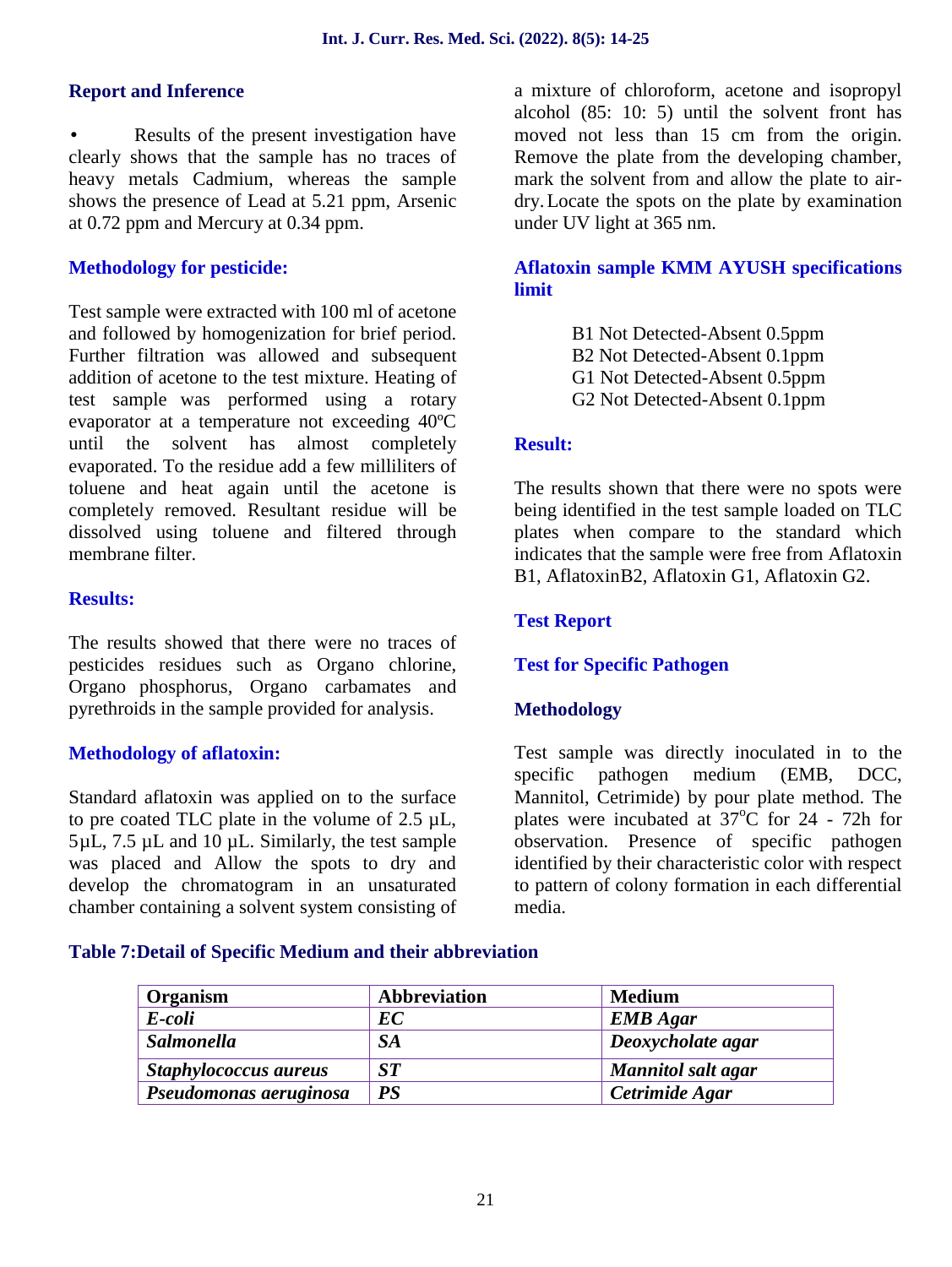### **Observation**

### **Result**

No growth was observed after incubation period. Reveals the absence of specific pathogen

No growth / colonies were observed in any of the plates inoculated with the test sample.

# **Table 8: Absence of Specific Pathogen**

| Organism                     | <b>Specification</b> | <b>Result</b> | <b>Method</b>       |
|------------------------------|----------------------|---------------|---------------------|
| E-coli                       | Absent               | Absent        |                     |
| Salmonella                   | Absent               | Absent        | AYUSH<br>per<br>As. |
| <b>Staphylococcus Aureus</b> | Absent               | Absent        | specification       |
| Pseudomonas Aeruginosa       | Absent               | Absent        |                     |

# **Fig 6:***Culture plate with E-coli (EC) specific medium*



**Fig 7:***Culture plate with Salmonella (SA) specific medium*

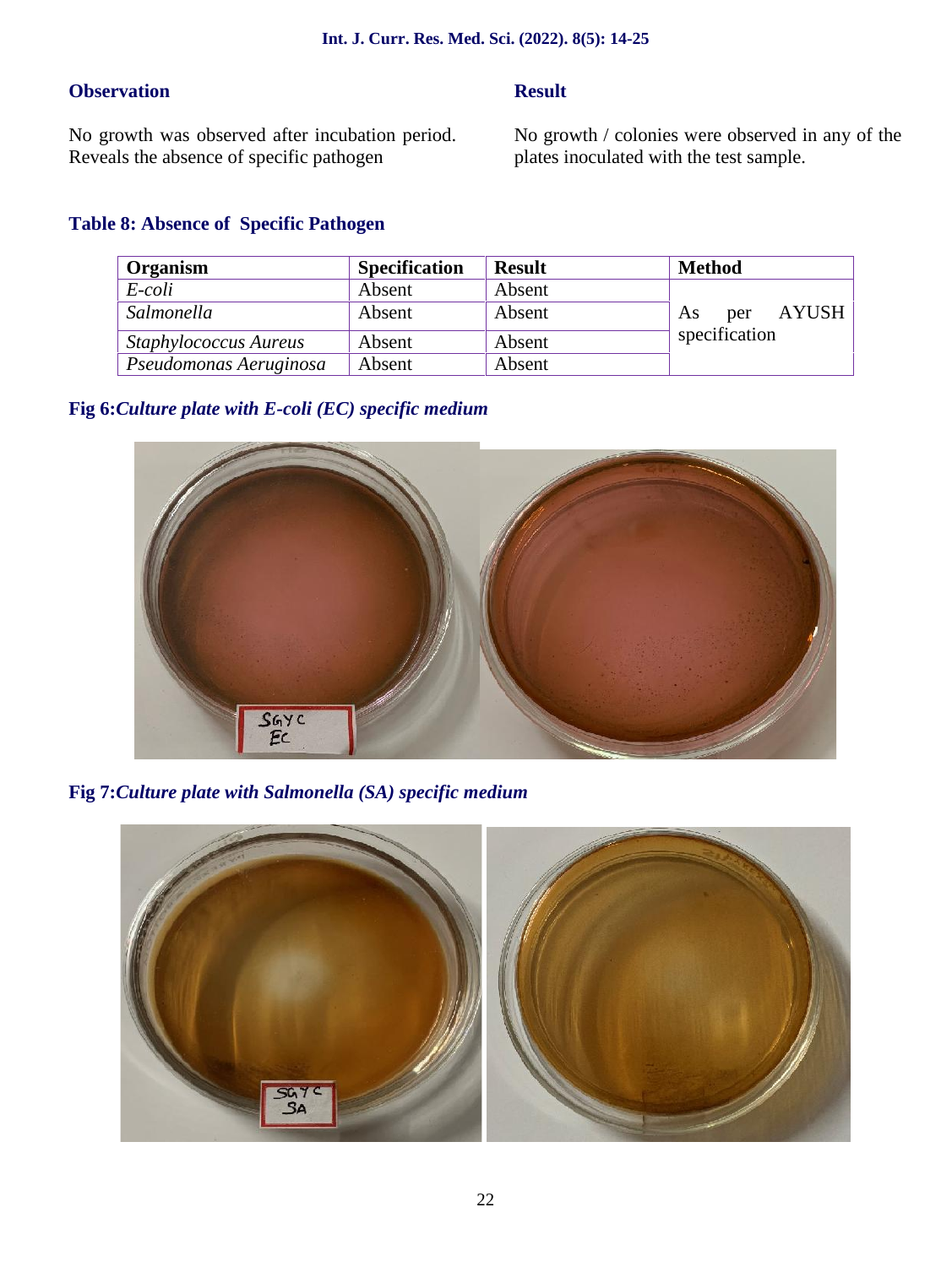**Fig 8:***Culture plate with Staphylococcus aureus (ST) specific medium*



**Fig 9:***Culture plate with Pseudomonas aeruginosa (PS) specific medium*



#### **Sterility test by pour plate method**

#### **Objective**

The pour plate techniques were adopted to determine the sterility of the product. Contaminated / un sterile sample (formulation) when come in contact with the nutrition rich medium it promotes the growth of the organism and after stipulated period of incubation the growth of the organism was identified by characteristic pattern of colonies. The colonies are referred to as Colony Forming Units (CFUs).

#### **Methodology**

Test sample was inoculated in sterile petri dish to which about 15 mL of molten agar  $45^{\circ}$ C were added. Agar and sample were mixed thoroughly by tilting and swirling the dish. Agar was allowed to completely gel without disturbing it. (about 10 minutes). Plates were then inverted and incubated at  $37^{\circ}$  C for 24-48 hours and further extended for 72 hrs for fungal growth observation. Grown colonies of organism was then counted and calculated for CFU.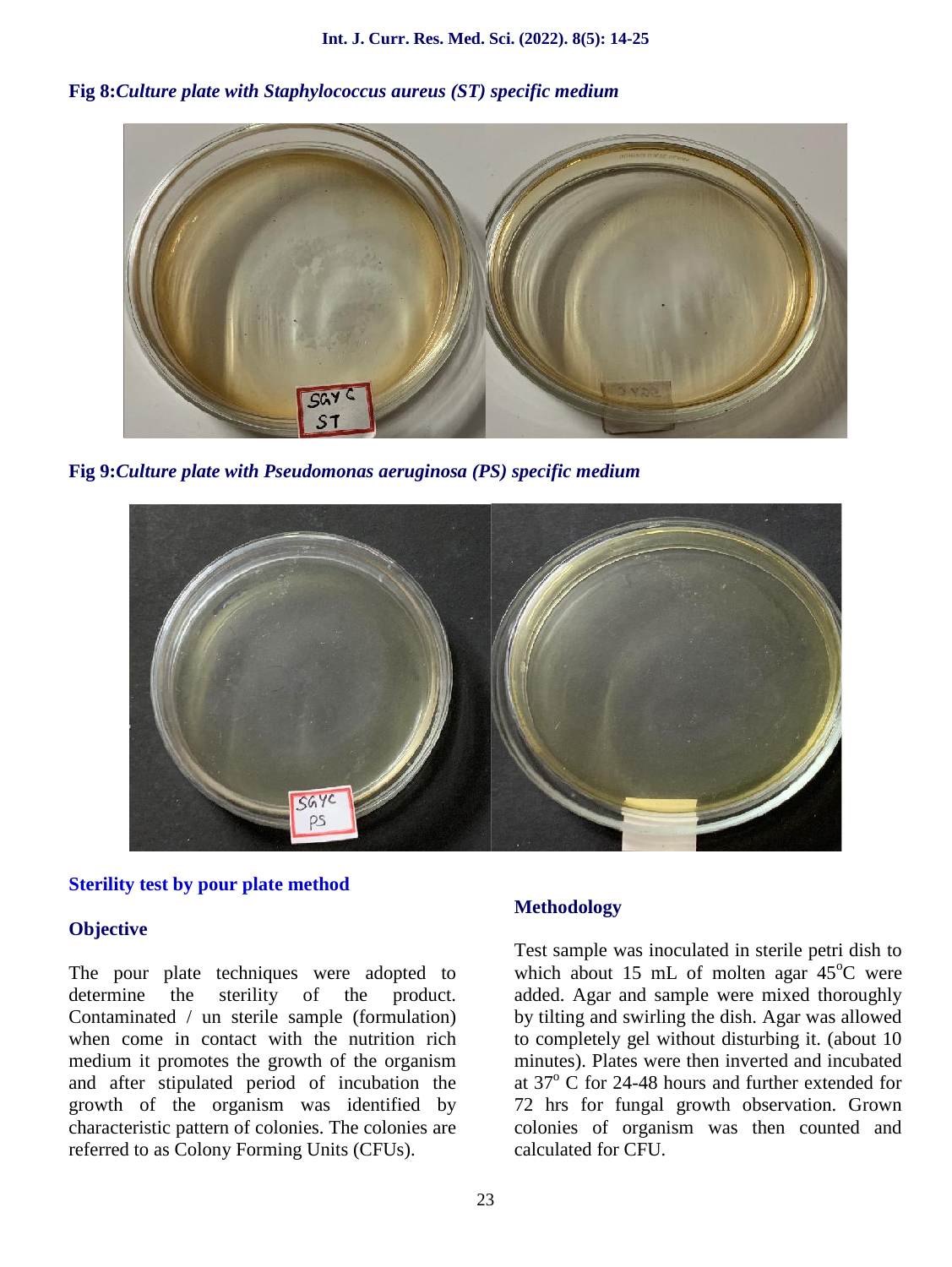# **Fig 9: Sterility test by pour plate method**



#### **Observation**

**Result**

No growth was observed after incubation period. Reveals the absence of specific pathogen

No growth / colonies was observed in any of the plates inoculates with the test sample.

### **Table 9: Sterility test**

| <b>Test</b>                  | <b>Result</b> | <b>Specification</b>   | As<br><b>AYUSH/WHO</b> | per          |
|------------------------------|---------------|------------------------|------------------------|--------------|
| <b>Total Bacterial Count</b> | Absent        | NMT $10^{\circ}$ CFU/g | per<br>As              | <b>AYUSH</b> |
| <b>Total Fungal Count</b>    | Absent        | NMT $10^3$ CFU/g       | specification          |              |

# **Discussion**

The results obtained from standardization and physiochemical analysis clearly reveals that the loss on drying value was 6.83%, total ash value was 14.07%, and acid insoluble ash is 0.018%.The alcohol soluble extractive value was 6.37%and water soluble extractive was 18.73%.we need to study the medicinal uses and phytochemical and bioactivity analysis to prove their therapeutic properties. The phytochemical analysis indicates the formulation of Suringiyathi Chooranam contains alkaloids, flavanoids, coumarins, saponins, tannins, glycosides, phenol, carbohydrate. HPTLC finger printing analysis of the sample reveals the presence of three prominent peaks corresponds to presence of three versatile phytocomponents present with in it. Rf value of the peaks ranges from 0.01 to 0.85 . The sample has no traces of heavy metals metals Cadmium, where as the sample shows the presence of Lead at 5.21 ppm, Arsenic at 0.72 ppm and Mercury at 0.34 ppm. The results shown

that there were no spots were being identified in the test sample loaded on TLC plates when compare to the standard which indicates that the sample were free from Aflatoxin B1, Aflatoxin B2, Aflatoxin G1, Aflatoxin G2. The results showed that there were no traces of pesticides residues such as Organo chlorine, Organo phosphorus, Organo carbamates and pyrethroids in the sample provided for analysis. It was observed form the results of In-vitro anti microbial assay that the formulation SGYC possesses significant antimicrobial activity against E.coli, Solmonella. Staphylococcus aureus, Pseudomonas aeruginosa. Hence this paper is an attempt that was made to evaluate & standardize surigiyathi chooranam by identifying the ingredients with using chemical parameters such as physico-chemical parameters, preliminary phytochemical analysis, TLC photo documentation & HPTLC finger printing profile. It is also useful in further reference of medicinal plants by going through the Siddha texts and related articles.